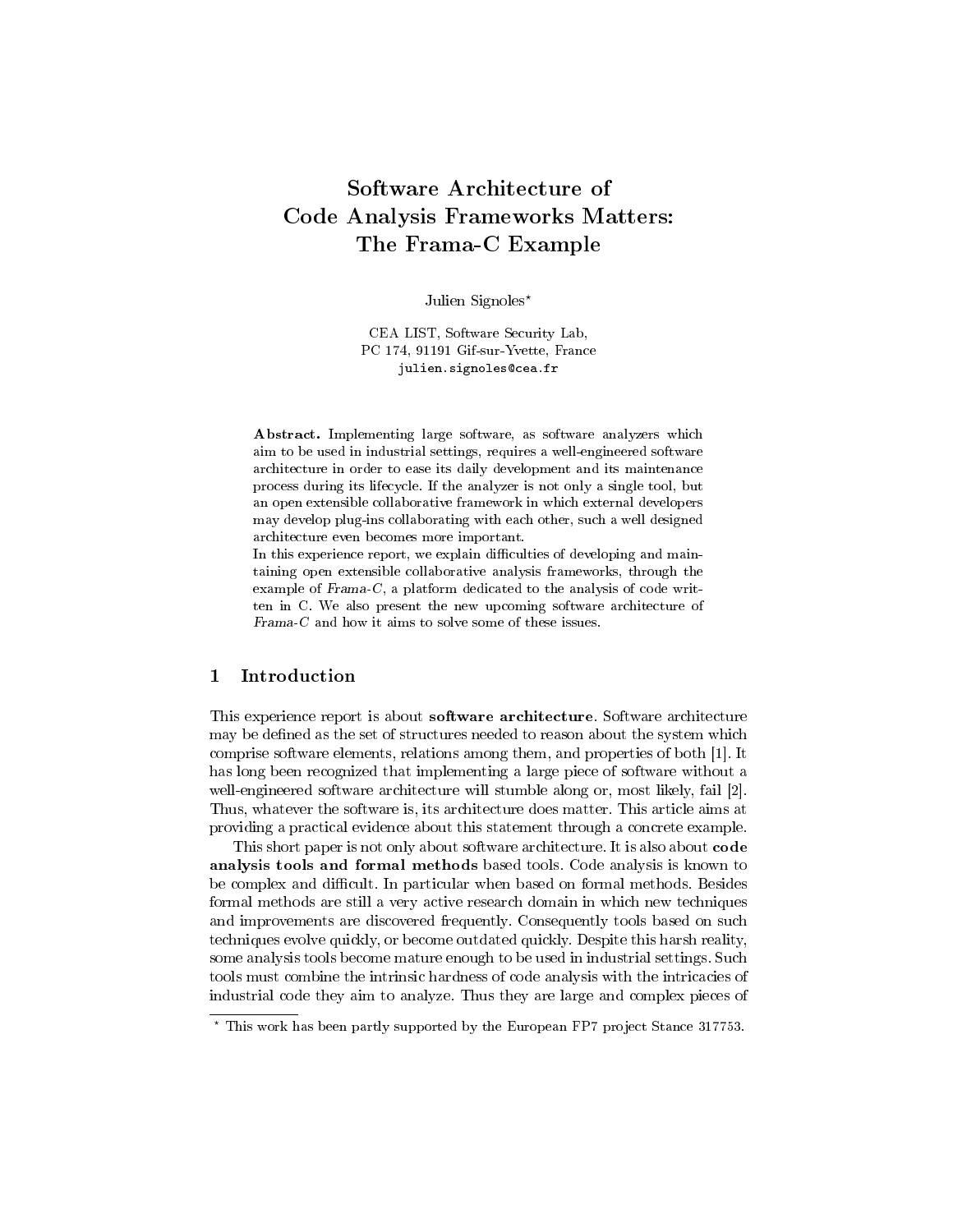software. So they need well-engineered software architectures which must permit tools to fulfill two opposite requirements: be **flexible** enough to allow rapid prototyping and experimentation; be stable enough to obtain reproducible predictable results and no regression after upgrading.

Few code analysis tools are code analysis frameworks. Frameworks can be characterized by few key features. First extensibility which allows to extend the framework with new features. Then collaboration which allows to mix extensions to provide new super features quickly and easily. Next inversion of control which gives the control of the overall application to the framework itself and not to the application that uses it [3]. Finally opening, usually via open-sourcing, which allows external developers to contribute.

Perhaps not surprisingly, developing and maintaining a large flexible yet mature open extensible collaborative code analysis framework is not that easy. But thankfully a software architecture may be very helpful if carefully designed. The goal of this short paper is to provide evidence about these statements, through the example of Frama-C [4], which is such a framework dedicated to the analysis of code written in C.

Section 2 quickly introduces Frama-C. Section 3 details requirements which must be fullled to provide the framework key features. Section 4 presents the evolutions of the Frama-C architectures up to the upcoming one and explains which requirements they try to address.

## 2 Frama-C at a Glance

Frama-C [4] is a platform dedicated to the analysis of source code written in C. The Frama-C platform gathers several analysis techniques into a single collaborative extensible framework. For instance it contains Value, which is a value analysis by abstract interpretation [5], WP, which is a program proof tool through weakest precondition calculus [6], and E-ACSL which is a monitoring tool [7].

The analyzers share a common specification language called  $ACSL$  [8]: any analyzer can prove the (un)validity of each ACSL annotation of a C program, but they can also generate them. That is one way to ensure **analyzer collaboration**. For instance the RTE tool [9] is able to generate an annotation for each potential runtime error, and then Value, WP or E-ACSL can try to prove each of them, while Frama-C itself combines what is proven by any single tool to compute what still remains to be proven on the whole [10]. Another way to allow analyzer collaboration is through the use of their  $OCam$  programmatic interfaces (aka APIs) by each other. For instance, the callgraph may use the results of Value to resolve function pointers.

Frama-C is also extensible: it is possible to develop new analyzers in  $OCaml$ and to integrate them in the framework. Anyone can do this thanks to its licensing policy (LGPL, version 2): Frama-C is open source and most of its plug-ins as well (for instance all of the above-mentioned plug-ins are open source), while it is still possible to implement close-source proprietary extensions [11, 12]. This way, Frama-C is not only a collection of collaborative tools but also a devel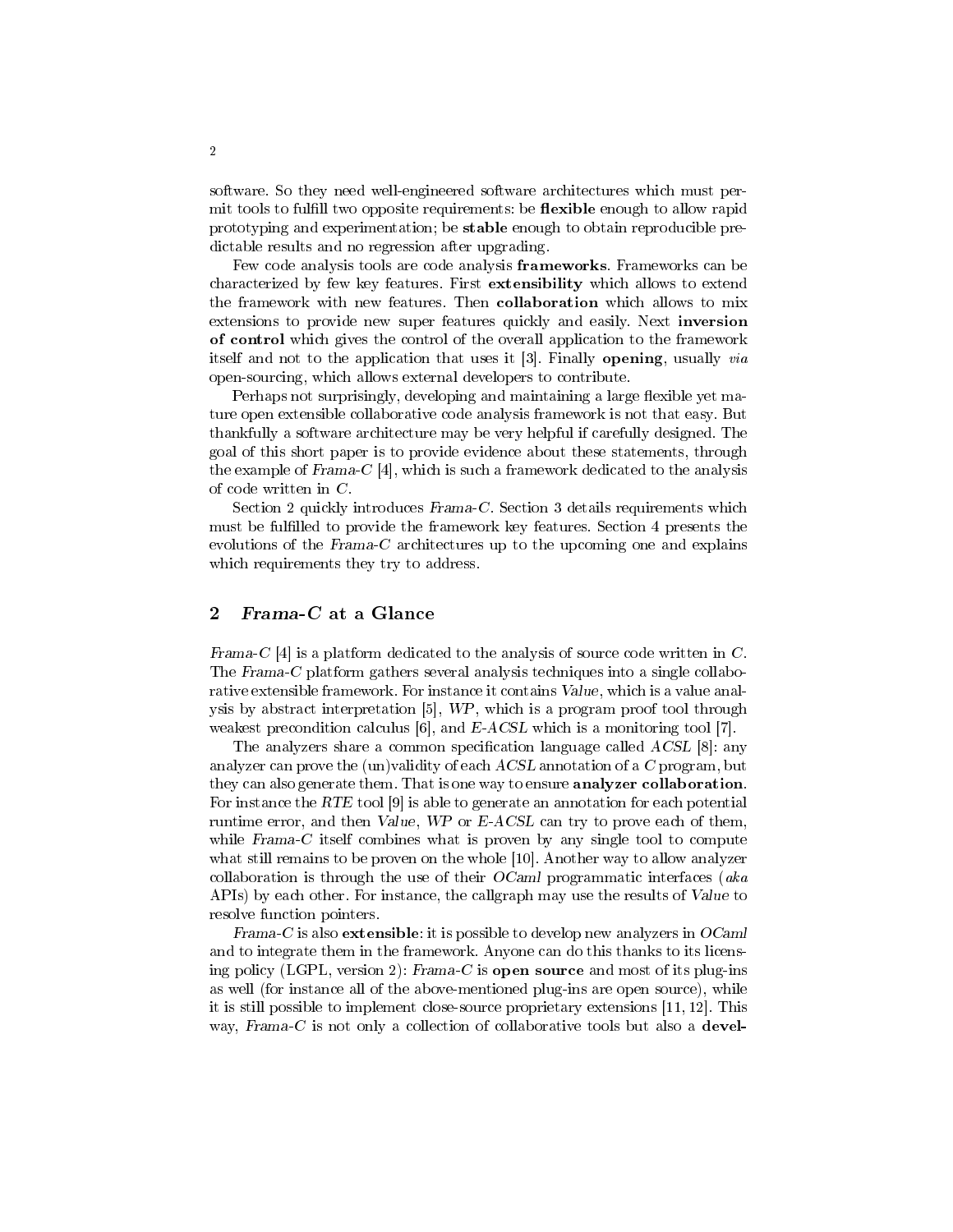opment platform in OCaml which targets both academic and industrial users and developers [13].

## 3 Frama-C Requirements

The Frama-C overview induces nice properties that the tool must have. First, Frama-C must be usable both from the command line and in a graphical user interface (GUI). Second it must analyze (ISO 99) C code annotated with ACSL specifications. Consequently it must provide a  $C$  front-end, extended by an ACSL implementation. Particularly it must provide at least one abstract syntax tree (AST) from annotated  $C$  files. Related to these requirements, Frama- $C$  must be easily identified as a single tool from a user point of view. That means primarily homogeneity. For instance, user interactions like getting inputs or printing messages should be as uniform as possible in order to make the learning of the tool easier and faster, while it must be possible to integrate new analyzers in the GUI smoothly. However Frama-C is also a collection of possibly very different tools: using a monitoring tool based on program transformation techniques is not the same as using a program proof tool and both are different from an abstract interpreter in many aspects. This **heterogeneity** of uses means that Frama-C must be customizable enough to fit the analyzer needs. Being both homogeneous and heterogeneous while being user friendly implies that the user should identify quickly what is common to all analyzers and what is specific to each of them. For instance, a code analysis tool has usually many parameters which allow the user to tweak the tool according to its current use case. In our context, it must be able to quickly know which parameters are common to all analyzers  $(e, q, e)$  the hypotheses used to compute system-dependent information like the size of  $C$  types) and which ones are relevant only for a specific (set of) analyzer(s) (e.g. the slicing criteria used by the slicing tool).

Analyzer collaboration is provided by two means. The first one is exchanging ACSL annotations: analyzers must be able to generate new annotations when required (for instance to make explicit their correctness hypotheses) which several other analyzers could try to verify. In this context, the kernel ensures global consistency by consolidating which property is proved by which analyzer under which hypotheses [10]. The second way of analyzer collaboration is through APIs: a plug-in may directly use values (including functions) exported by others plug-ins either to tweak their behaviors or to compose them to quickly develop powerful analyzers.

In order to ensure homogeneity and inversion of control, Frama-C itself must control the overall execution of the tool and not let each individual analyzer decide. For instance, Frama-C must parse itself the command line, display messages, run the GUI, parse the source code, run the analyzers, etc. However it must let place to analyzer customization when it makes sense.

Furthermore Frama-C must be not only a tool but also a large library which must provide useful services to ease analyzer developments. It must be developed in **OCaml** [13].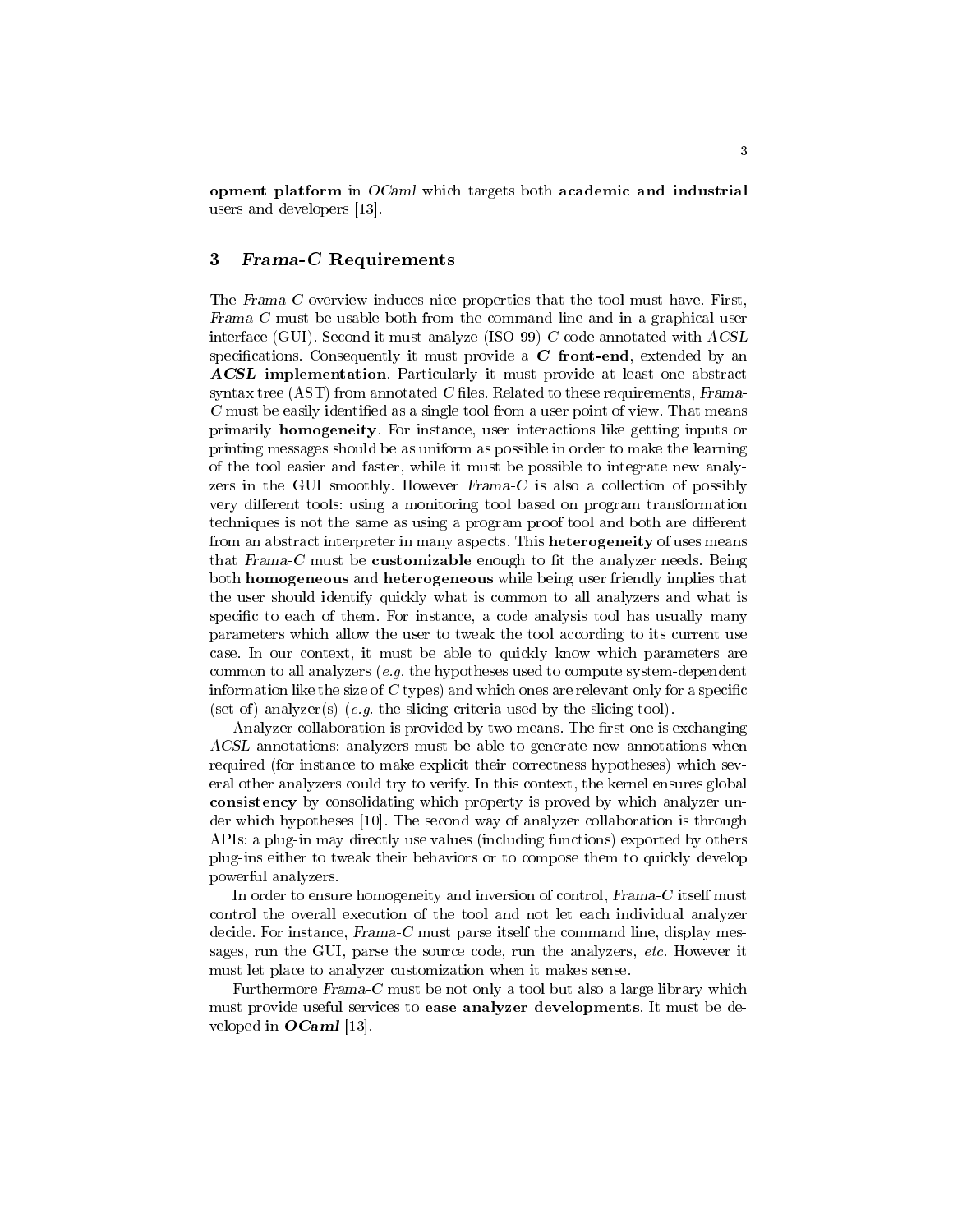## 4 Frama-C Architectures

While the first  $Frama-C$  public release was in 2008,  $Frama-C$  is developed since 2005 and 3 different architectures have been successively designed. The prehistoric one, presented in Section 4.1, was used from the beginning of the development until 2007. It was then replaced by the current architecture, detailed in Section 4.2. It is now in turn going to be replaced by the upcoming one explained in Section 4.3. Section 4.4 estimates the cost of these evolutions.

#### 4.1 Prehistoric Architecture

The Frama-C architecture is from the origin based on a single fundamental principle: it is a plug-in oriented architecture  $\aa$  la Eclipse<sup>1</sup> in which each analyzer is a plug-in which uses a kernel. This design choice is nowadays the standard way to provide extensibility while helping to solve the homogeneity vs heterogeneity issue: the kernel ensures some homogeneity while plug-ins may develop their own concepts when required. Analyzer collaboration through API is ensured by the kernel which maintains a plug-in database storing the API functions. However, at the very beginning of the Frama-C development, this principle was more an essential principle than a perceptible reality expressed by Figure 1.



Fig. 1. Frama-C Prehistoric Architectural Description

Indeed plug-in developers have to modify themselves some parts of the kernel (particularly the plug-in database and the Makefile) to register new analyzers, while it was not possible to plug or unplug them without recompiling the whole tool. More generally, there were no clear distinction between plug-ins and the

<sup>1</sup> http://eclipse.org/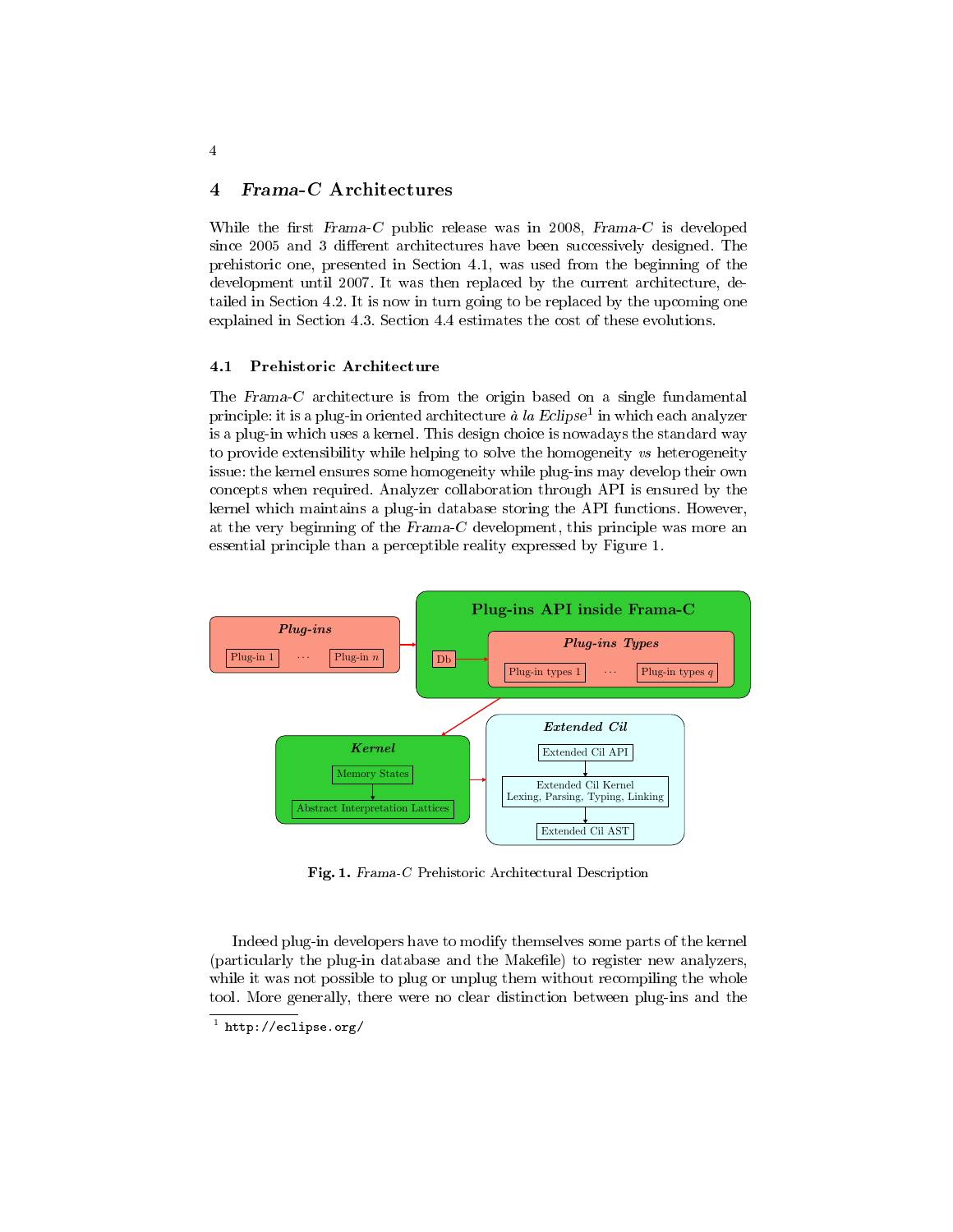kernel. There were at least two major reasons for such issues. First Frama-C was initially developed in a hurry by a couple of persons to demonstrate that it could be a viable project which it is worth being founded. Second OCaml had no native dynamic linking at that time and thus a "plug-in" has to be statically linked against the rest of the platform. Also OCaml does not support mutually dependent compilation units: that complicates a bit the overall organization.

This plug-in oriented architecture naturally leads to inversion of control: the kernel controls the Frama-C execution and decides by its own when each part of each plug-in must be executed. For instance, one part of a plug-in is ran when parsing the command line to handle plug-in specific options and another part is ran to execute the main function of the analyzer.

The other main design choice of the prehistoric architecture is the use of  $CL$  [14] as C front-end.  $CL$  is also both a tool and a library but Frama-C only uses the library part. It provides a  $C$  AST from  $C$  source files and an API to use it easily. This API is almost organized in a centralized way: a single large compilation unit (Cil) contains almost the whole API. At that time, Frama-C directly reuses CIL as such, but extended it in order to support ACSL. Even if Frama-C integrated its own version of CIL, it was regularly synchronized with the Berkeley mainstream version. Finally, since the very first important plug-in was Value, the main library provided by the kernel was an abstract interpretation toolkit.

#### 4.2 Current Architecture

Figure 2 introduces the  $Frama-C$  architectural description which was defined in 2007. It is still in use in the last open source release of March 2015 (namely  $Sodium)$ . When defined, it was explained in a document which more generally explains how to develop Frama-C plug-ins [15].

Thanks to the introduction of native dynamic loading into OCaml, it becomes possible to provide fully independent plug-ins developed outside the platform without any modification of the kernel nor recompilation, even if the old ways of developing plug-ins is still supported. However *OCaml* is a statically typed programming language. That leads to technical issues with APIs, packing facilities<sup>2</sup> and dynamic loading which limit plug-in collaborations through API to simple uses. In particular, registering new types is limited to abstract types, while registering values is restricted to monomorphic values and remains tedious through the use of a dedicated library [16]. In practice, this limitation is tractable as long as no plug-in needs to export a large set of functions [13].

Within this architecture, the kernel is still based on CIL but it also provides its own services as libraries in order to simplify plug-in development and to ensure plug-in consistency. Just after the introduction of this architecture, CIL itself

<sup>2</sup> An OCaml pack is a way to group together at compile time a set of compilation units into a single one. In Frama-C, each plug-in is compiled this way in order to not pollute the whole namespace with the names of the plug-in internal compilation units.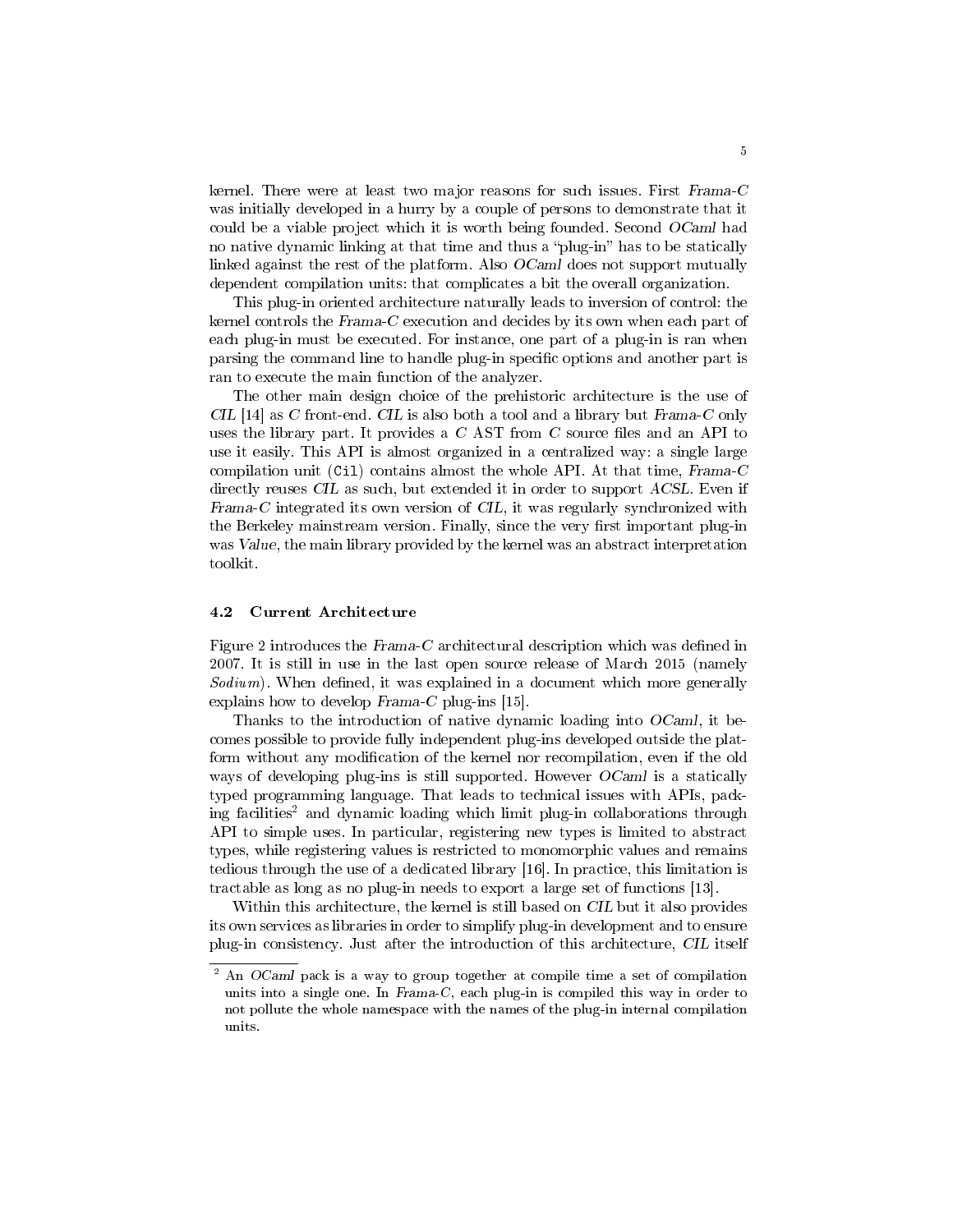

Fig. 2. Current Architectural Description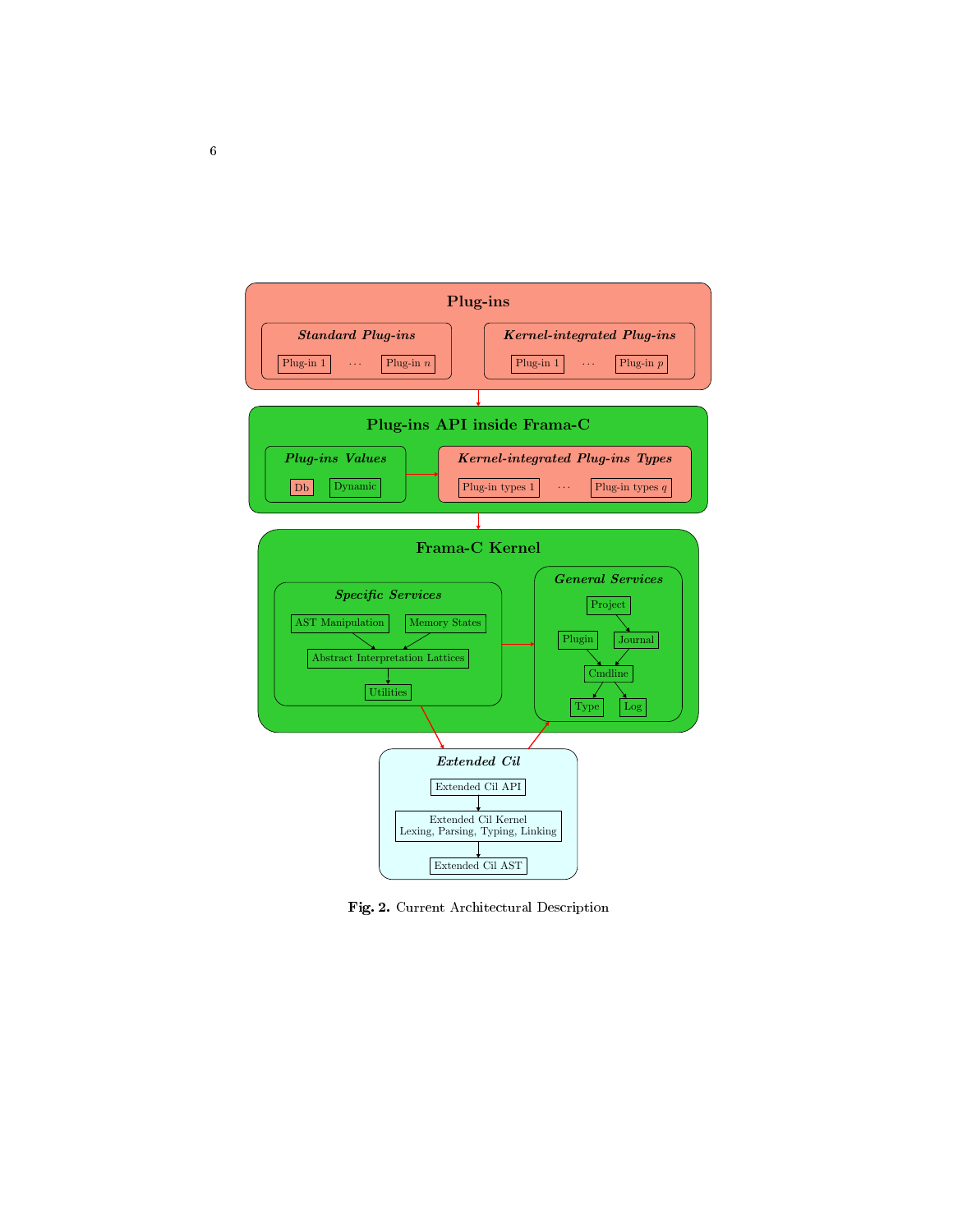had been fully forked from Berkeley's mainstream: in addition to the support of ACSL, the changes introduced to be consistent with the other parts of the kernel (unified ways of displaying messages and handling errors, integration of the project system [17], etc) were so huge that synchronization with the Berkeley's version became intractable.

Inversion of control is an important feature of a framework, but a plug-in often needs to customize the default behavior. Such an a *posteriori* modification is not so easy to provide in a statically typed functional language like  $OCaml$ . It is usually done by hooking which consists in registering a closure to be executed at a well defined moment of the execution. Yet these hooks do not appear as such in the architectural description. They have nevertheless a major impact in the overall organization of the framework since they get back some control to plug-ins at many places.

This architecture fullls most requirements from plug-in collaborations to extensibility through heterogeneity of uses via customizability and global homogeneity of the platform via inversion of control. It probably contributes to the adoption of  $Frame-C$  throughout the world.  $Frame-C$  and its community - including plug-in developers - are still growing: the number of line of codes (loc) of the open source version as well as the number of plug-ins and developers (including third-party ones) constantly increase.

However that has revealed an important issue of the platform: non expert plug-in developers are often not able to find what they are looking for in the Frama-C API, and even do not know where to search in. Even expert developers working on  $Frame-C$  since a long time face such difficulties regularly. This annoying situation is partly inherent to 100+-kloc libraries: searching one piece of information in a large code base is never easy, particularly when unknown. However, in our case, the quality of the kernel APIs also regularly deteriorate because it becomes more and more unclear where to add a new function or a new library. For instance, basic functions to manipulate the AST are dispatched in several files of different directories without any apparent logic.

Indeed huge libraries are usually organized in a decentralized way: they are split into lots of files, small enough to remain tractable. Frama- $C$  has been no exception to the rule while growing. However this organization clashes with the CIL centralized organization. Thus a large part of the kernel has no clear organization at all and no one is able to explain where is the best place to add. For instance, should a new function about some ACSL construct be added in CIL among plenty of other functions, or in a CIL extension, or in some other kernel files dedicated to ACSL? When it is unclear where to add a function, it is a fortiori unclear where to search for a value. Furthermore some (parts of) modules only address very specific needs or even should only be used by the kernel and does not target the standard plug-in developer. In particular, there are plenty of forward references in the kernel just to circumvent the absence of mutually recursive compilation units in  $OCam$ . However they remain visible by anyone. These drawbacks contribute to the current issue.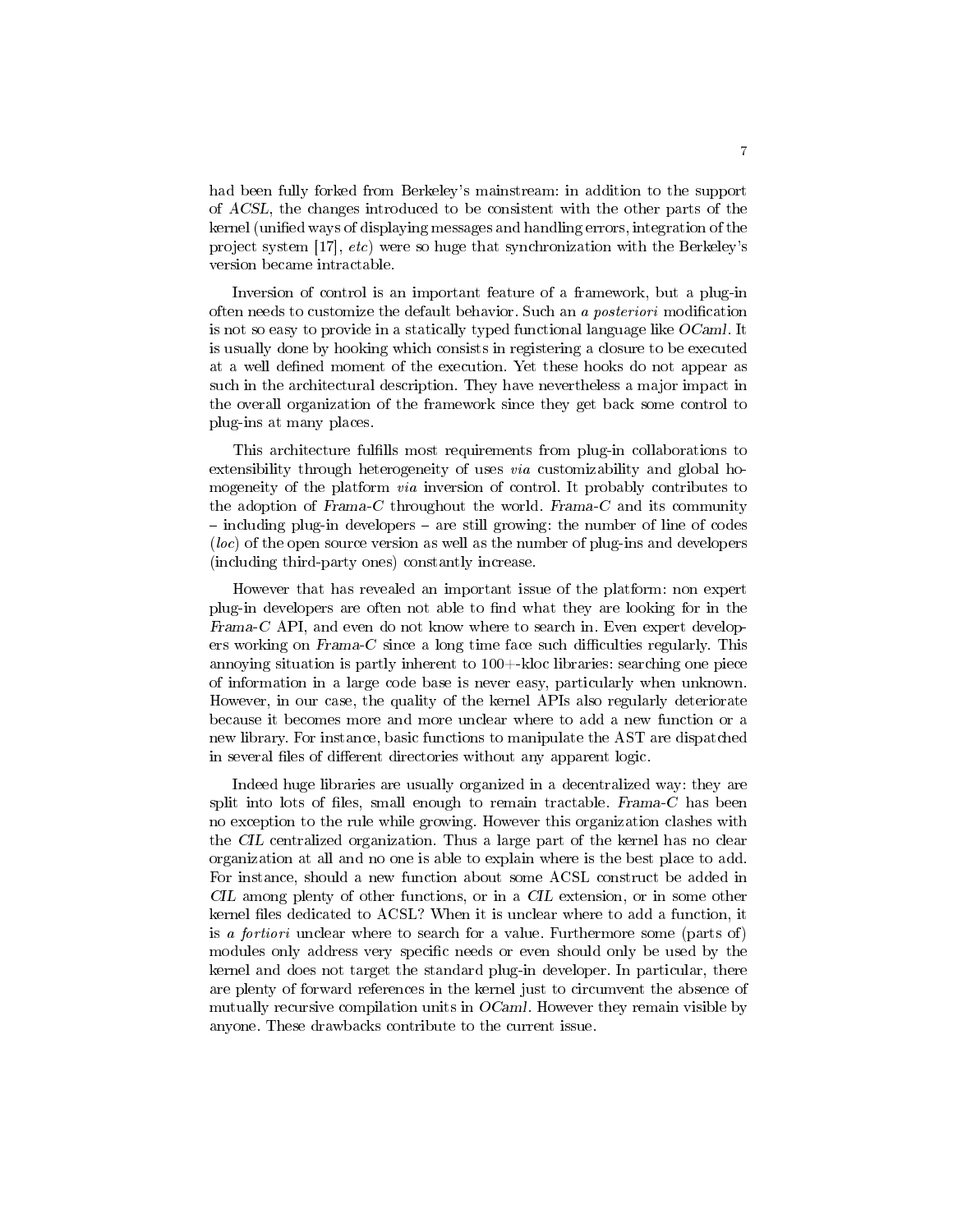Another issue is that Frama-C is still in heavy development because it tries to remain at (or to reach) the cutting edge of scientific research: that leads to unavoidable instability of several parts of the framework. Of course it is annoying for any developer which has to maintain its plug-ins, even if we provide as far as possible automatic migration scripts.

Finally the last issue is that few plug-in developers begin wanting to provide a large API with tens of functions and types for their plug-ins and it is almost untractable with the current limitation of dynamic loading. For instance, one use case is to develop a plug-in whose the main goal is to be a dedicated library for other plug-ins.

#### 4.3 Upcoming Architecture

To synthesize the previous section, the current architecture almost fullls our needs, but we hugely need to help the developer to find what is looking for by providing a way to quickly and precisely know what every module and single function is useful for. Namespace is a standard way to address this issue at the programming language level. However  $OCaml$  has a poor support of namespaces even if there are currently intensive discussions around this topic in the OCaml community: for instance it is not possible to indicate that a value or a module can only be used by a single family of values or modules (like  $C++$ 's friendship or Java package visibility for instance). Therefore we decide to address this issue at the architecture level. This choice leads to the architecture presented Figure 3 which is currently deployed in a Git branch of the private development version of Frama-C. It is planned to be part of the next public release.

The main design idea of this new architecture is to split Frama-C into distinct areas, clearly separated thanks to the directory structures. First plug-in (sub- )directories delivered with  $Frama-C$  are no longer in the same directory than most kernel directories, but are group together in another directory. So there is a clear boundary between the kernel and the plug-ins which is visible at a glance by any developer. Second the kernel itself is split into three main areas: Libraries, Kernel Services and Kernel Internals. Libraries contains modules which are not specific to code analysis and could be moved outside Frama-C easily (e.g. extension of the OCaml standard libraries, general datastructures like bags or bit vectors, wrapping of system commands, etc). Kernel Services provides useful services to plug-in developers (e.g. access to the AST, abstract interpretation toolkit, standard interaction points between plug-ins and the kernel,  $etc$ ). Kernel Internals contains modules which should be useless for plug-in developers (except for very advanced uses reserved to experts through hooking) like the generation of the ASTs from a C source code or the routines run when initializing Frama-C. This design idea should almost solve the previously identified issues by reducing and easily identifying the place to look for when searching something in the API. For instance, no need to search in the kernel internals anymore, while a developer may not even easily know that a module should not be used outside the kernel in the previous architecture.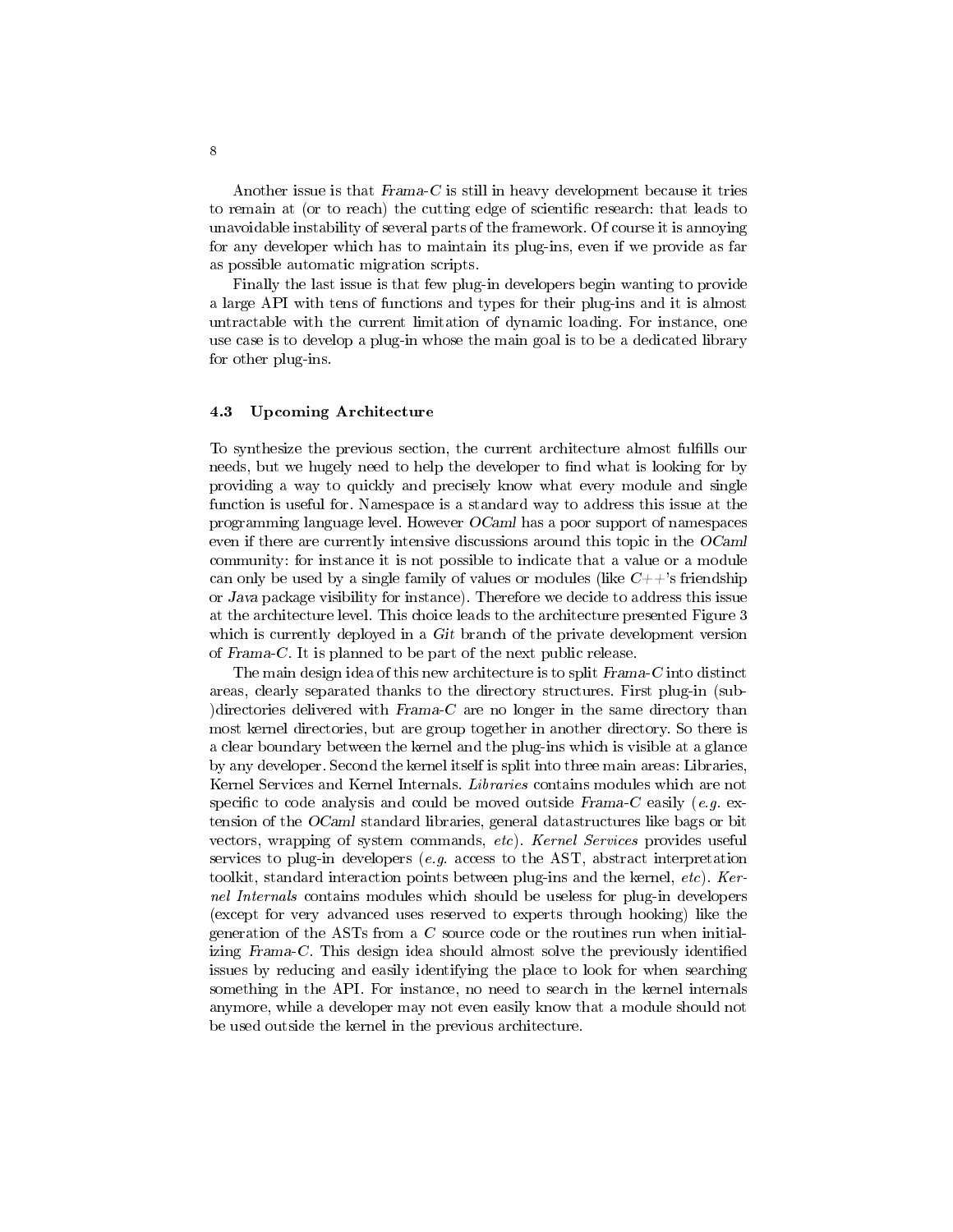

Fig. 3. Upcoming Architectural Description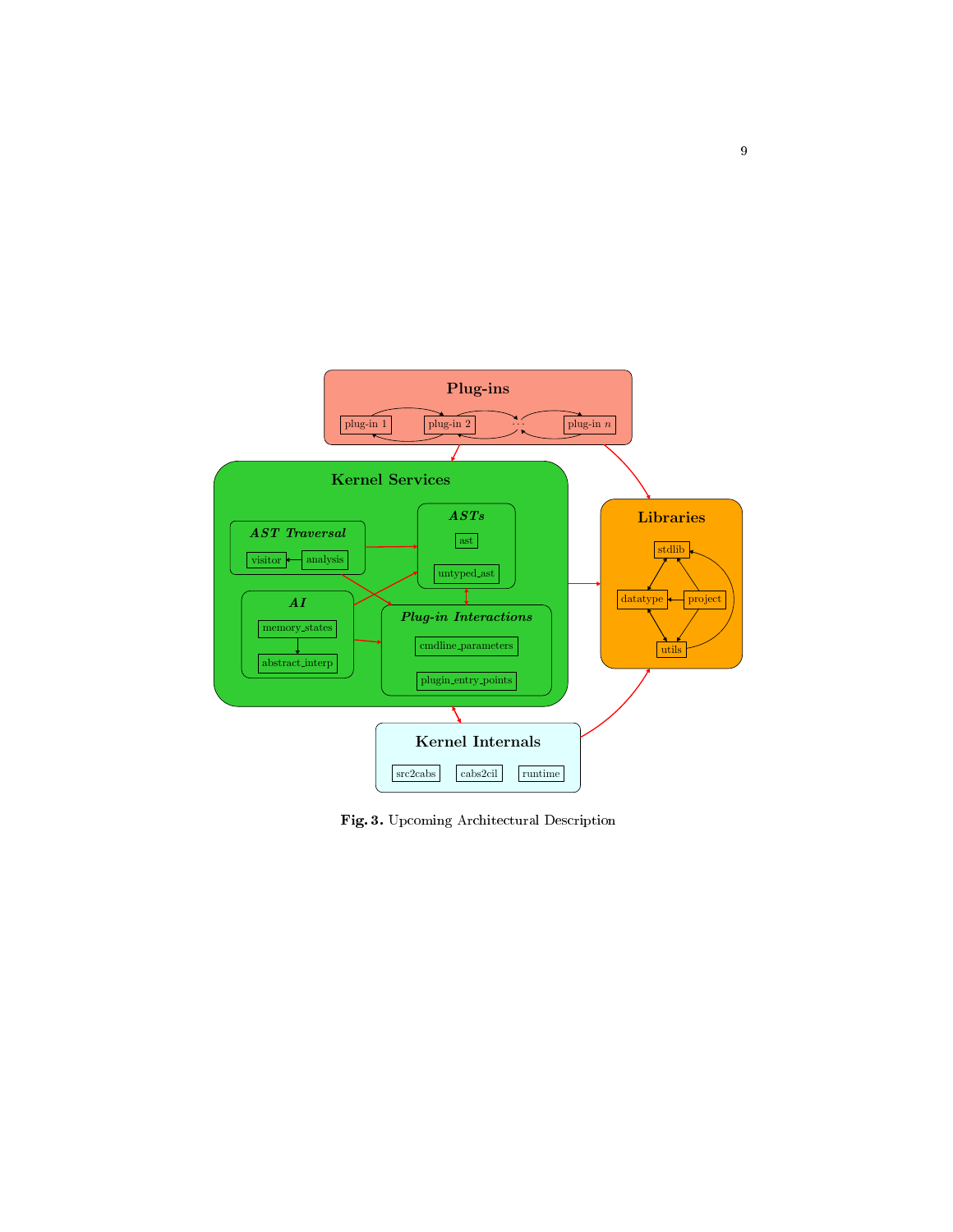A major consequence of this new architecture is to remove CIL: even if the implementation is still the same, it does not appear anymore in the whole architectural description. Yet deploying the new architecture is a two-step stage and only the first one is being finalized. It only modifies the directory level, without changing the module APIs. Thus it has no impact on the existing plug-ins based on the Frama-C API. The second step is still not precisely planned in our timeline but it will remove the CIL centralized organization by modifying Frama-C API. In order to ease the migration from old versions to the newest one, we will design new services one at a time from existing functionalities which are currently dispatched at several places of CIL. Then CIL will be removed when it will be rendered meaningless and small enough. Past experiences with the (re)design of other Frama-C services have already shown that it is often the less painful way to introduce major incompatibilities between releases. It will eventually solve the CIL-centralized vs kernel-decentralized issue. It could be pointed out that it could deserve the adoption of the platform by existing CIL users, but mainstream CIL and the forked CIL version of Frama-C have diverged enough to already be an issue with the current architecture. Also the benefits for all the Frama-C developers community should be much larger than this potential drawback for a small part of the community.

Finally the last action to help developers to find out about what they are looking for is to improve what we could call the micro software architecture: API organization in a single compilation unit. As already explained, such a unit often contains hooks, parts dedicated to kernel or advanced uses, (almost) stable parts or parts which could still evolve in the near future, etc. At this level, we are continuously updating the API to clearly separate and document each part in order to indicate the functionalities from the more idiomatic ones to the niches one. For instance, we put at the very end of the module API the kernel-only features and they are even hidden in the generated HTML documentation.

The other evolution which comes from this new architecture is the interactions between plug-ins. The limitations of plug-in APIs almost disappeared thanks to  $OCaml$ 's first class modules<sup>3</sup>. This  $OCaml$  evolution allows Frama-C to replace the previous heavy interaction mechanism through a standard communication via file interfaces. There is still room for improvements here, but the previous mechanisms are nowadays almost deprecated, and their uses will be gradually replaced. It will eventually allow plug-ins to provide an API as large as they wish and thus to solve the last issue mentioned in Section 4.2.

#### 4.4 Estimation Cost of the Changes

Estimating the manpower required to deploy the current and the upcoming architecture is not that easy mainly because it depends on what is counted and what is not counted. Here I do not take into account the development of new

 $3$  They were first included in  $OCaml$  3.12.0 released on January 2012, but major evolutions in recent versions of OCaml makes them much easier to use.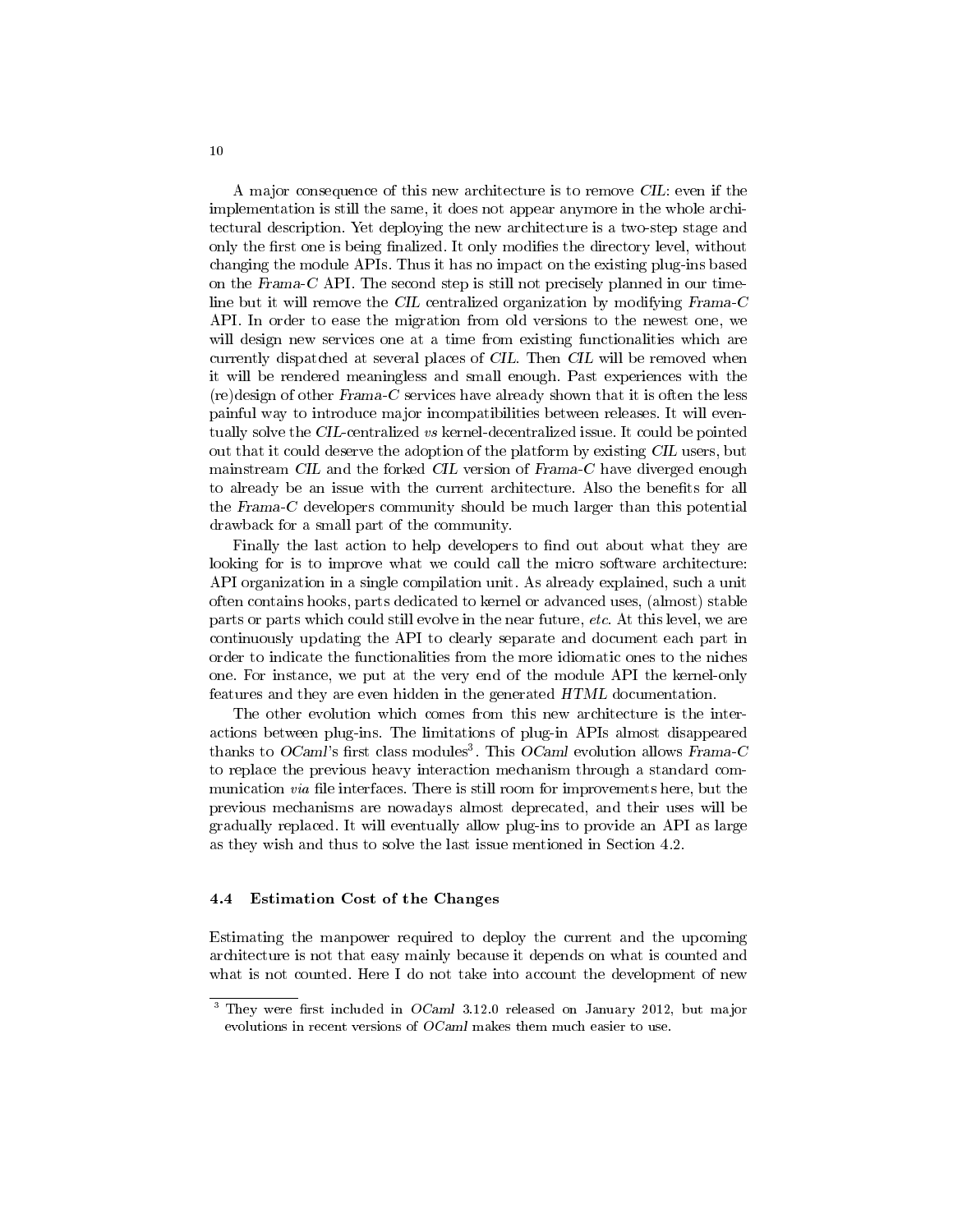services like dynamic loading or the project system, but I do take into account file modifications (e.g. changes in Makefiles) required by the architectural changes.

The current architecture was implementing in 2007 by almost a single developer (the author of this article) in few weaks over several months. Most efforts was spent in clearly separating the plug-ins from the kernel in Makefiles and configures' scripts. Modifying the directories and files structure was not a big deal because Frama-C was still in its early days at that time: there were not that many plug-ins nor developers.

Implementing the upcoming architecture is a more important effort which is still not ended. We have already spent several men-weaks of developments and intensive discussions over 5 months just to define the architecture directory-level without talking so much about the file-level and the process is only closed to be finished in its first version. This large amount of time comes from there are more core developers than before and they may have divergent opinions. More importantly, the development is done in a separated Git branch along several months since no developer have enough time to only work on this topic. This branch only consists in creating and deleting directories and moving files. As expected, it has no impact on API and so on plug-in developers. However it may conflict a lot with other branches which do the same kind of operations since  $Git$ is really bad to merge two branches if both moves the same file in different ways (or if one branch moves the file and the other one deletes it). Unfortunately these patterns already occur seveal times (for instance, one merged branch reorganized non-regression test directories of a major plug-in). There were also heavy changes in the Makefile which conflicted with the Makefile changes of the branch of the new architecture. At the end, heavy Git conflicts happens much more frequently than expected.

The second stage of the new architecture deployment, which will modify the file APIs, is still not precisely planned in our timeline but it will be done part by part along months or even years of sparse developments on that topic.

## 5 Conclusion

Through the evolution of the Frama-C architecture, this article has explained why software architecture matters. In particular, it has shown how software architecture may help to fulll requirements of a code analysis frameworks and thus have a major impact in the daily life of its developers, including third party ones. Software architecture is only an element over several other engineering and technical choices. For instance, documentation is also crucial. Also software architecture is not only a black board exercise. It has a concrete representation which must take into account technical issues like the choice of the underlying programming language. Finally, the software architecture must evolve along with the whole software lifecycle and potentially be replaced when becoming outdated. However such a change has an huge impact on the whole software and must be made with care in order to limit annoyance. In this respect, change management techniques are useful to help the developers to migrate their code as easily as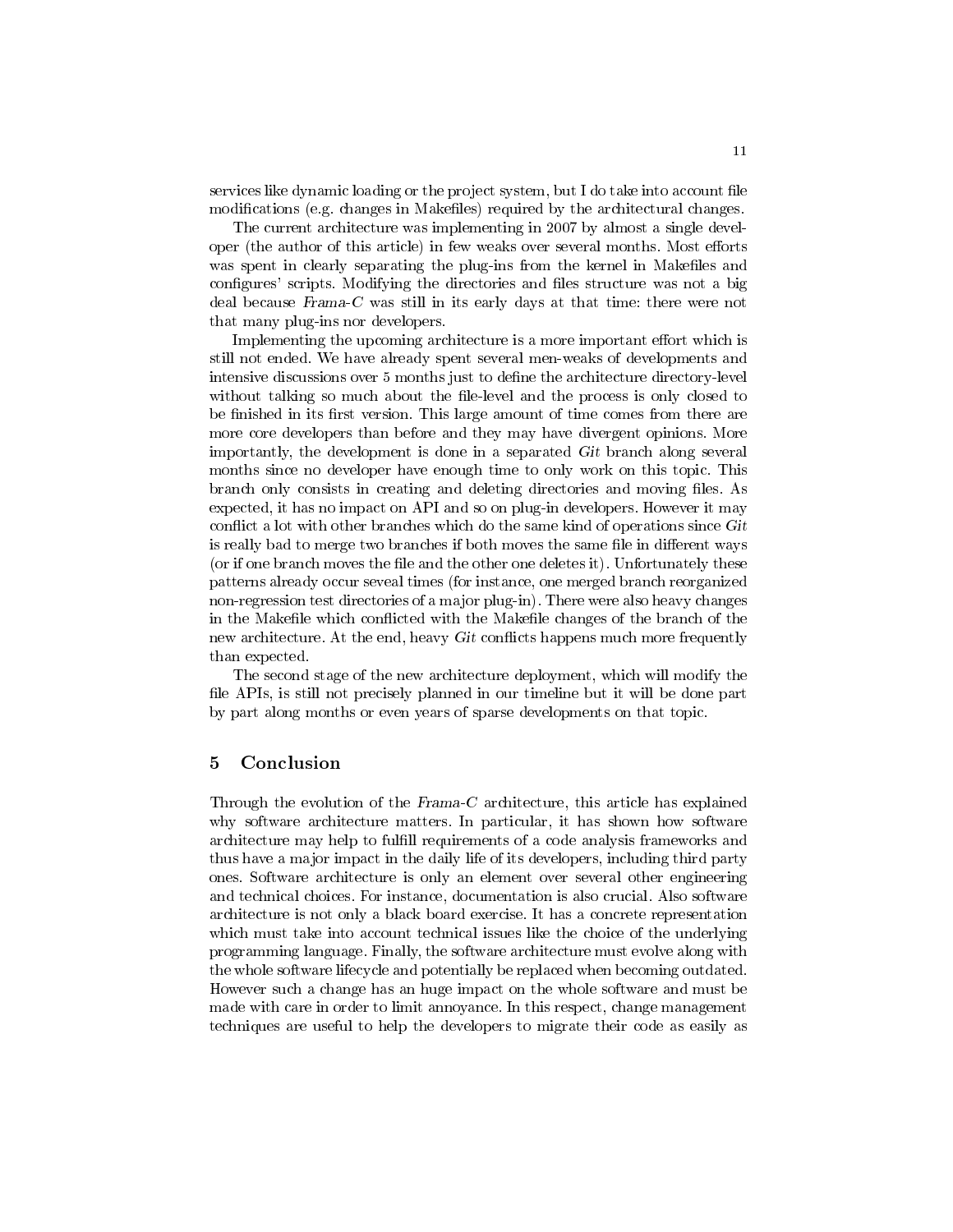possible without mumbling too much, to understand the new architecture and eventually to accept such a major change.

An open plug-in based architecture is the key of the adoption of a tool like Frama-C by both the academic and the industrial formal methods communities. However it is not so easy to deploy in practice and the sooner the better. Also, while reusing existing libraries saves a lot of time, they must be redesigned to be well integrated into the architecture as soon as it has to be extensively modified (like CIL in Frama-C).

#### Acknowledgements

Special thanks to Virgile Prevosto and Boris Yakobowski who spend a large amount of their time to review the huge Git branch implementing the new architecture. I would also like to thank François Bobot and Loïc Correnson for their constructive feedbacks and suggestions about it as well as Florent Kirchner who provides a continued support to this major change. Furthermore the anonymous referees contribute to improve the final version of this paper thanks to their fruitful remarks.

## References

- 1. Bachmann, F., Bass, L., Clements, P., Garlan, D., Ivers, J., Little, M., Merson, P., Nord, R., Stafford, J.: Documenting Software Architectures: Views and Beyond. Second edn. Addison-Wesley Professional (2010)
- 2. Bass, L., Clements, P., Kazman, R.: Software Architecture in Practice (3d Edition). Addison-Wesley Professional (2003)
- 3. Johnson, R.E., Foote, B.: Designing reusable classes. Journal of Object-Oriented Programming  $1(2)$  (June 1988) 22-35
- 4. Kirchner, F., Kosmatov, N., Prevosto, V., Signoles, J., Yakobowski, B.: Frama-C: A Software Analysis Perspective. Formal Aspects of Computing (jan 2015) 1-37
- 5. Cuoq, P., Yakobowski, B., Prevosto, V.: Frama-C's value analysis plug-in. (February 2015) http://frama-c.cea.fr/download/value-analysis.pdf.
- 6. Correnson, L., Dargaye, Z., Pacalet, A.: Frama-C's WP plug-in. (February 2015) http://frama-c.com/download/frama-c-wp-manual.pdf.
- 7. Delahaye, M., Kosmatov, N., Signoles, J.: Common specification language for static and dynamic analysis of C programs. In: Symposium on Applied Computing (SAC'13), ACM (March 2013) 1230-1235
- 8. Baudin, P., Filliâtre, J.C., Marché, C., Monate, B., Moy, Y., Prevosto, V.: ACSL: ANSI/ISO C Specification Language. Version 1.8. (March 2014)
- 9. Herrmann, P., Signoles, J.: Annotation Generation: Frama-C's RTE plug-in. (April 2013) http://frama-c.com/download/frama-c-rte-manual.pdf.
- 10. Correnson, L., Signoles, J.: Combining Analysis for C Program Verification. In: Formal Methods for Industrial Critical Systems (FMICS). (2012)
- 11. Delmas, D., Duprat, S., Lamiel, V.M., Signoles, J.: Taster, a Frama-C plug-in to encode Coding Standards. In: Embedded Real Time Software and Systems (ERTSS). (May 2010)

12